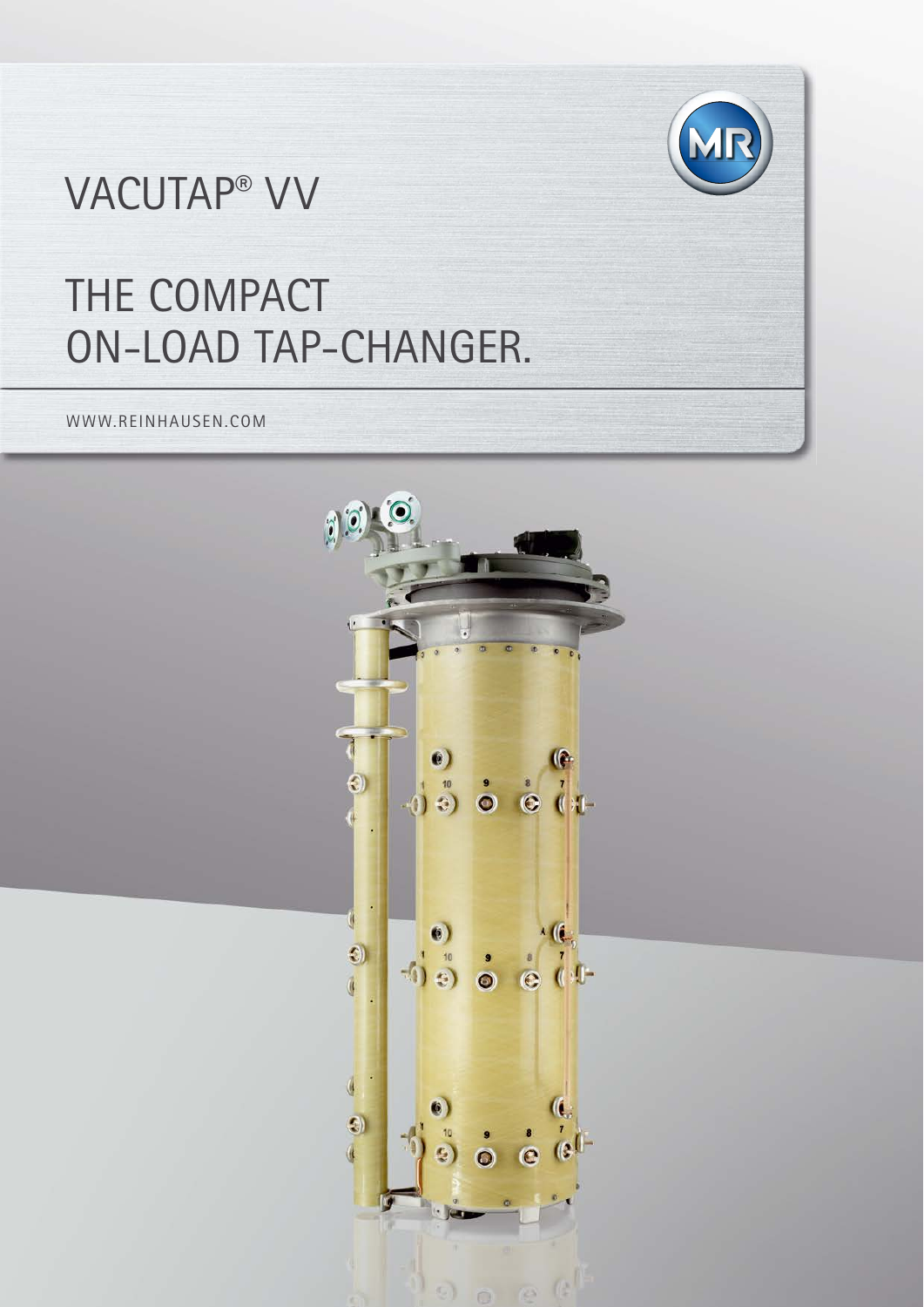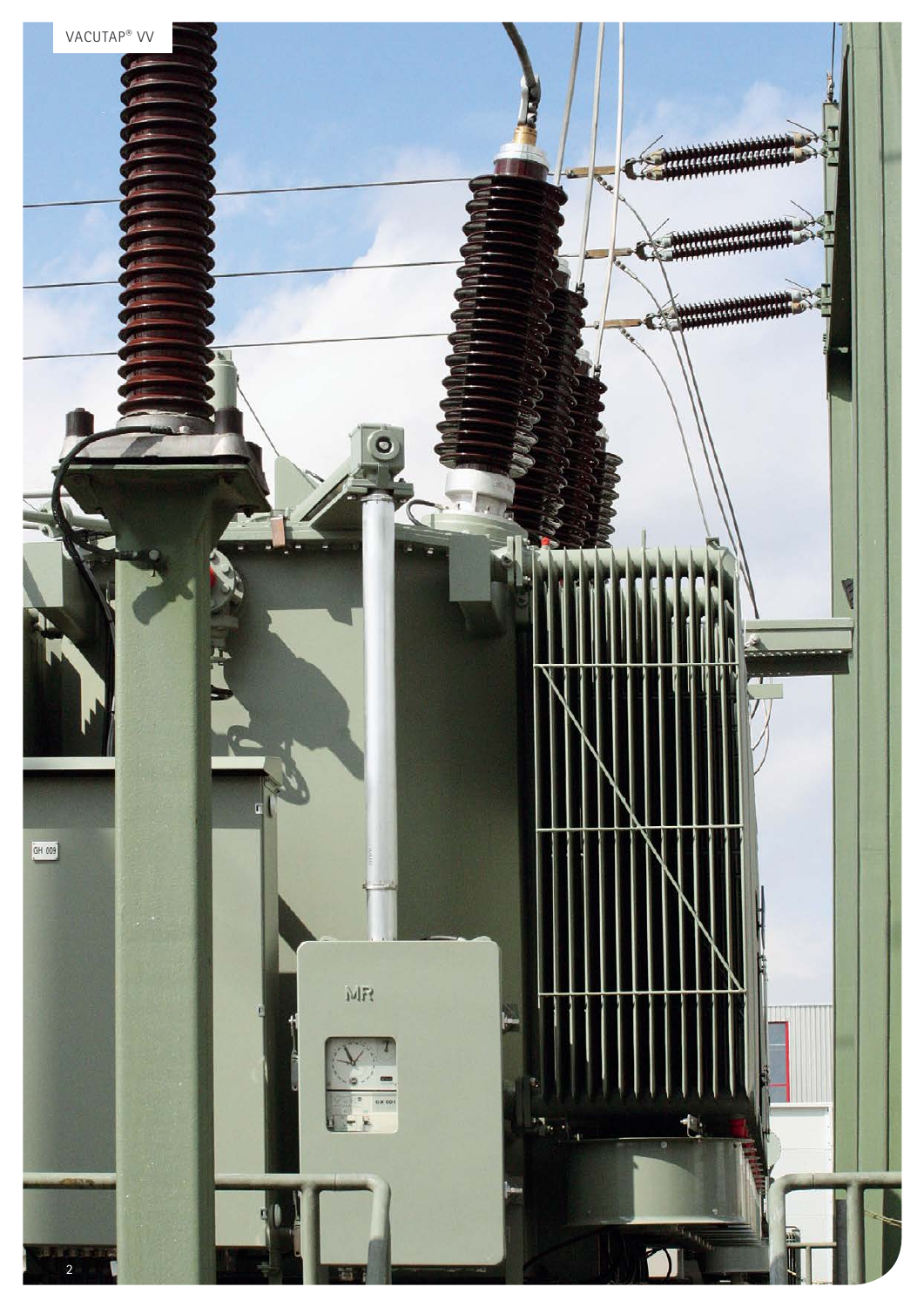## EXPERIENCE FROM US – SECURITY FOR YOU.

The on-load tap-changers of the VACUTAP® series combine decades of experience in vacuum-switching technology with the consistent further development of this technology. This results in on-load tap-changers with unbeatable reliability and efficiency.

We started to develop vacuum-switching technology back in the 1980s. Extensive know-how makes us an expert in this innovative technology.

In contrast to conventional oil circuit engineering, there is no arcing in the insulating oil with VACUTAP® on-load tap-changers. Therefore, no oil filter unit is required in operation. Additionally, this new generation of tap changers is designed for use with selected alternative insulating fluids.

#### Benefits of vacuum technology compared with oil circuit engineering:

- I No arcing in the tap-changer oil
- I No oil filter unit needed
- I Clean oil makes maintenance work easier and faster
- I Substantially reduced frequency of maintenance compared to conventional oil circuit engineering

**Extra:** Constant switching characteristics over the entire life of the vacuum interrupter. The vacuum level in the tubes is even improved further during switching operations because the metal vapor plasma generated by the arc from the contact material binds with free gas molecules (getter effect). In addition, there is no oxidation of the contact surface. This ensures a uniformly good transition resistance.

#### Compact design

The VACUTAP® VVcombines a diverter switch and tap selector in one functional unit. This compact design offers a low-cost solution, especially for delta-connected transformer windings.

#### Maintenance-free for nearly all network applications

In 2006, VACUTAP® VR and VV became the first tap-changers anywhere in the world to perform 300,000 tap-change operations without maintenance. For you this means maintenance-free performance for nearly all network applications and therefore maximum availability of your transformers. This is made possible through features such as vacuum interrupters, which are developed in-house in accordance with our strict requirements and have proven themselves in years of operation. In our globally unique Testing Department, our on-load tap-changers are also tested in mechanical and electrical service life tests well beyond the requirements of IEC standards.

#### ATEX-certified

MR vacuum switches are used in steel and aluminum smelters around the world as well as on drilling rigs in areas that pose an explosion hazard or in chemical operations with a corrosive or dirty environment. This is because MR is the first and only manufacturer of on-load tap-changers to have VACUTAP® VV and VACUTAP® VR tap changers certified in accordance with Directive 94/9/EC (ATEX) – conforms to IEC and NEC 505 in North America.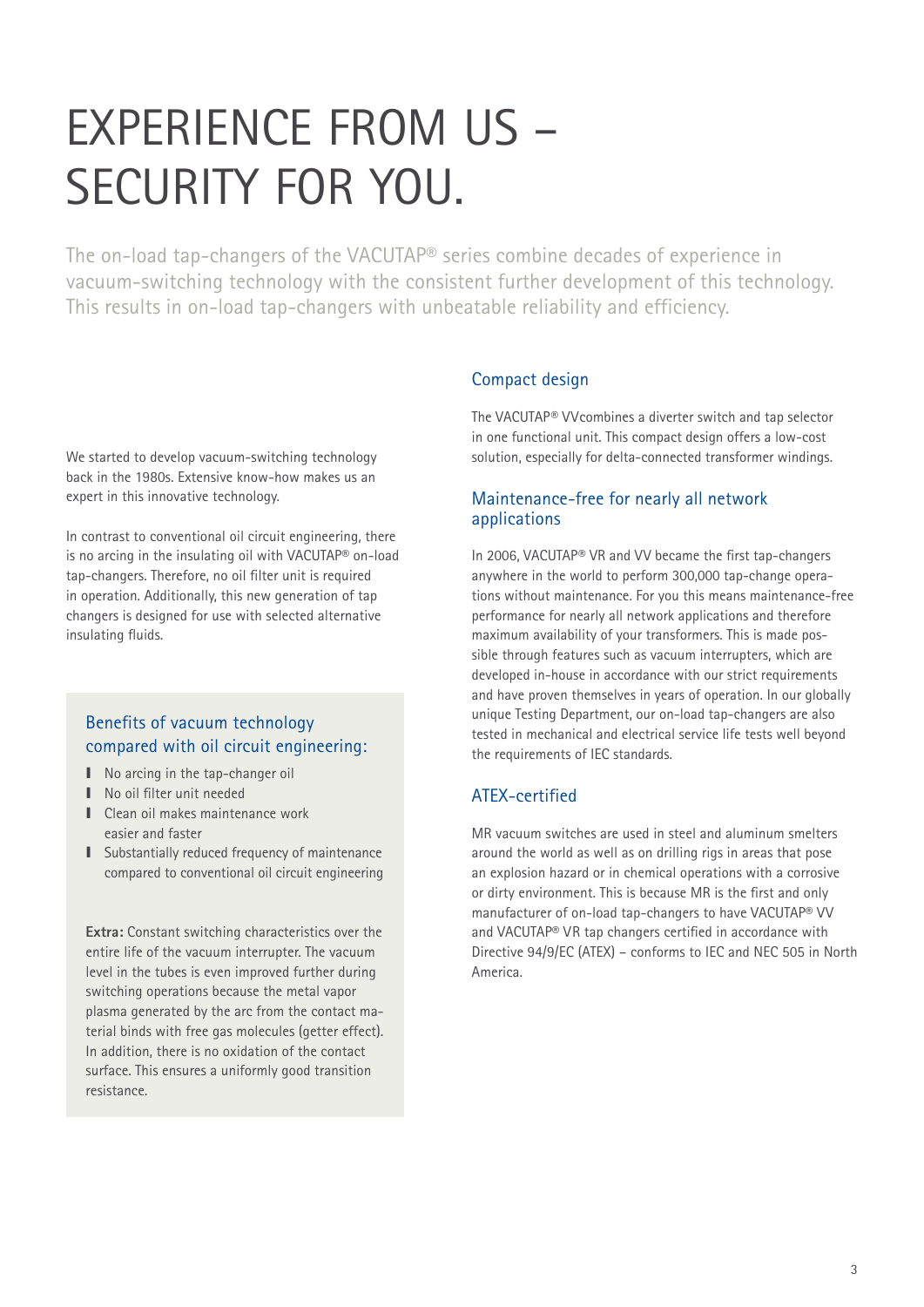

**VACUTAP® VV step capacity diagram**



### **Installation lengths**

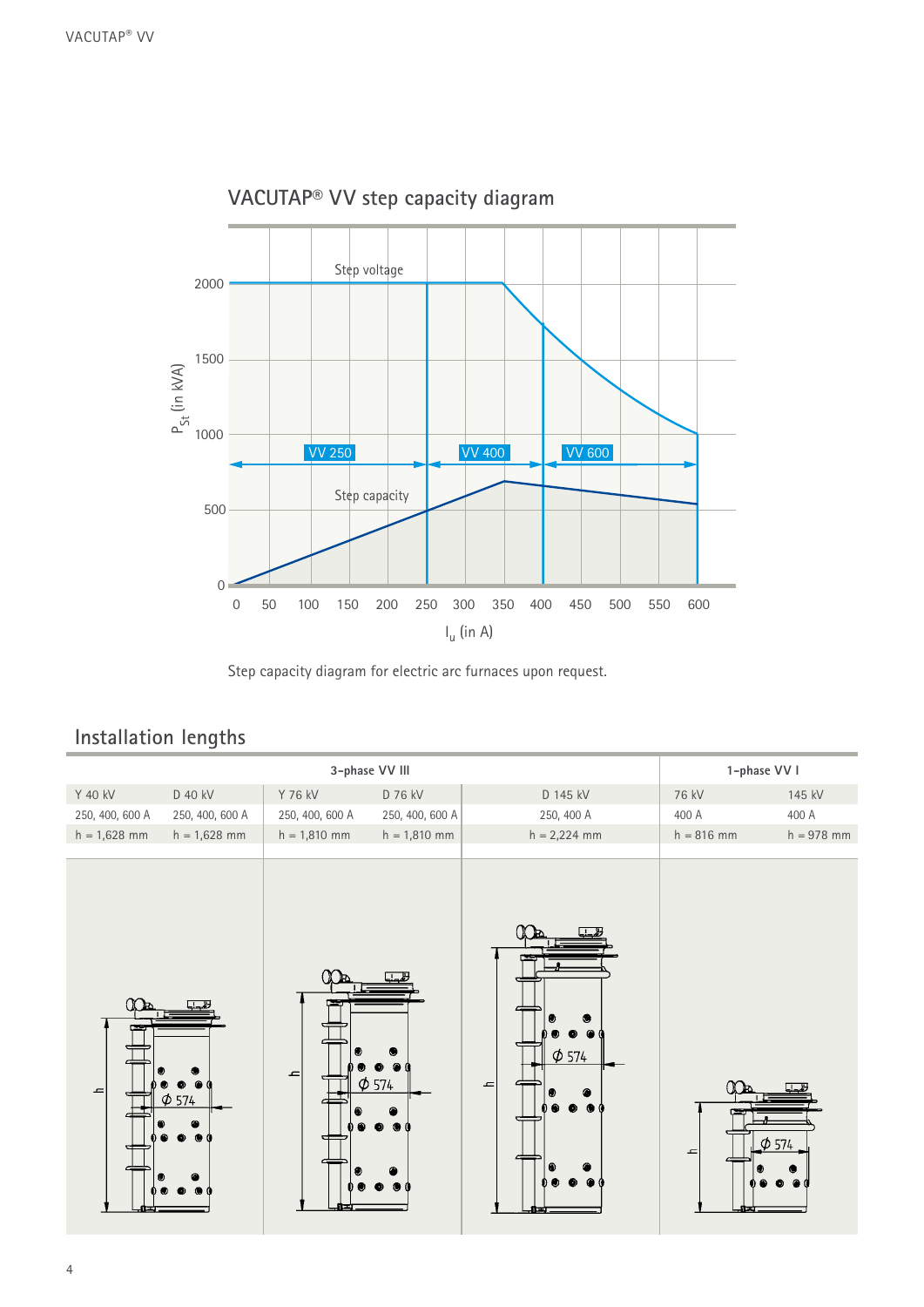# TECHNICAL DATA.

### **On-load tap-changer**

| Designation                                                                     | V V III 250 Y                                                                                                                                       | V V III 250 D                   | V V III 400 Y       | V V III 400 D                   |
|---------------------------------------------------------------------------------|-----------------------------------------------------------------------------------------------------------------------------------------------------|---------------------------------|---------------------|---------------------------------|
| Number of phases and application                                                | 3; at neutral point                                                                                                                                 | $3;$ at any<br>point on winding | 3; at neutral point | $3;$ at any<br>point on winding |
| Max. rated through-current $I_{\text{um}}$ (in A)                               | 250<br>400                                                                                                                                          |                                 |                     |                                 |
| Rated short-time current (in kA)                                                | $\overline{4}$                                                                                                                                      |                                 | 5                   |                                 |
| Rated duration of short-circuits (in s)                                         | 3                                                                                                                                                   |                                 | 3                   |                                 |
| Rated peak withstand current (in kA)                                            | 10                                                                                                                                                  |                                 | 12.5                |                                 |
| Rated step voltage $U_i$ (in V)                                                 | $2,0001,700$ <sup>1</sup><br>2,000                                                                                                                  |                                 |                     |                                 |
| Step capacity (in kVA)                                                          | See $P_{S_f}/I_{\mu}$ diagram                                                                                                                       |                                 |                     |                                 |
| Rated frequency                                                                 | $5060$ Hz                                                                                                                                           |                                 |                     |                                 |
| Operating positions                                                             | Without change-over selector: max. 12, with change-over selector: max. 23                                                                           |                                 |                     |                                 |
| Rated insulation level                                                          |                                                                                                                                                     |                                 |                     |                                 |
| Highest voltage for equipment $U_m$ (in kV) <sup>2</sup>                        | 40/76                                                                                                                                               | 40/76/1454                      | 40/76               | 40/76/145 <sup>4</sup>          |
| Rated lightning impulse withstand voltage<br>(in kV, 1.2   50)                  | 200/350                                                                                                                                             | 200/350/650                     | 200/350             | 200/350/650                     |
| Rated short-duration power frequency withstand<br>voltage (in kV, 50 Hz, 1 min) | 70/140                                                                                                                                              | 70/140/275                      | 70/140              | 70/140/275                      |
| Rated withstand voltages of internal insulation                                 | See table 2.3 in technical data for VACUTAP® W (TD 203)                                                                                             |                                 |                     |                                 |
| Oil compartment                                                                 | Pressure-tight up to 0.3 bar permanent differential pressure (testpressure 0.6 bar),<br>head and cover of the on-load tap-changer are vacuum-proof. |                                 |                     |                                 |
| Temperature range                                                               | The VACUTAP® W on-load tap-changer can be operated in the rated load range at oil<br>temperatures of between -25 °C and +105 °C.                    |                                 |                     |                                 |

### **On-load tap-changer**

| Designation                                                                     | V V III 600 Y                                                                                                                                        | V V III 600 D                 | V V 1 401 <sup>3</sup>             | V V I 4013                |  |
|---------------------------------------------------------------------------------|------------------------------------------------------------------------------------------------------------------------------------------------------|-------------------------------|------------------------------------|---------------------------|--|
| Number of phases and application                                                | 3; at neutral point                                                                                                                                  | 3; at any<br>point on winding | $1$ ; at any<br>point on winding   |                           |  |
| Max. rated through-current $I_{um}$ (in A)                                      |                                                                                                                                                      | 600                           |                                    | 400                       |  |
| Rated short-time current (in kA)                                                |                                                                                                                                                      | 6                             | 5                                  |                           |  |
| Rated duration of short-circuits (in s)                                         | 3                                                                                                                                                    |                               | 3                                  |                           |  |
| Rated peak withstand current (in kA)                                            | 15                                                                                                                                                   |                               | 12.5                               |                           |  |
| Rated step voltage $U_i$ (in V)                                                 | $2,0001,000$ <sup>1</sup>                                                                                                                            |                               |                                    | $2,0001,700$ <sup>1</sup> |  |
| Step capacity (in kVA)                                                          | See $P_{S_f}/I_{\mu}$ diagram                                                                                                                        |                               |                                    |                           |  |
| Rated frequency                                                                 | $5060$ Hz                                                                                                                                            |                               |                                    |                           |  |
| Operating positions                                                             | Without change-over selector: max. 12<br>With change-over selector: max. 23                                                                          |                               | With change-over selector: max. 23 |                           |  |
| Rated insulation level                                                          |                                                                                                                                                      |                               |                                    |                           |  |
| Highest voltage for equipment $U_m$ (in kV) $^2$                                | 40/76                                                                                                                                                | 40/76/145 <sup>4</sup>        | 76                                 | 145 <sup>4</sup>          |  |
| Rated lightning impulse withstand voltage<br>(in kV, 1.2   50)                  | 200/350                                                                                                                                              | 200/350/650                   | 350                                | 650                       |  |
| Rated short-duration power frequency withstand<br>voltage (in kV, 50 Hz, 1 min) | 70/140                                                                                                                                               | 70/140/275                    | 140                                | 275                       |  |
| Rated withstand voltages of internal insulation                                 | See table 2.3 in technical data for VACUTAP® W (TD 203)                                                                                              |                               |                                    |                           |  |
| Oil compartment                                                                 | Pressure-tight up to 0.3 bar permanent differential pressure (test pressure 0.6 bar),<br>head and cover of the on-load tap-changer are vacuum-proof. |                               |                                    |                           |  |
| Temperature range                                                               | The VACUTAP® W on-load tap-changer can be operated in the rated load range at oil<br>temperatures of between -25 °C and +105 °C.                     |                               |                                    |                           |  |

<sup>1</sup> See also P<sub>St</sub>-/I<sub>u</sub> diagram<br><sup>2</sup> In accordance with VDE 0111, Part 1: Effective value of the conductor-conductor voltage for which an equipment is dimensioned in terms of its insulation.

<sup>3</sup> 600 A model on request

 $^4$  A maximum operating voltage of 132 kV + 15 % = 151.8 kV is permitted if the test voltages for the 145 kV series are not exceeded.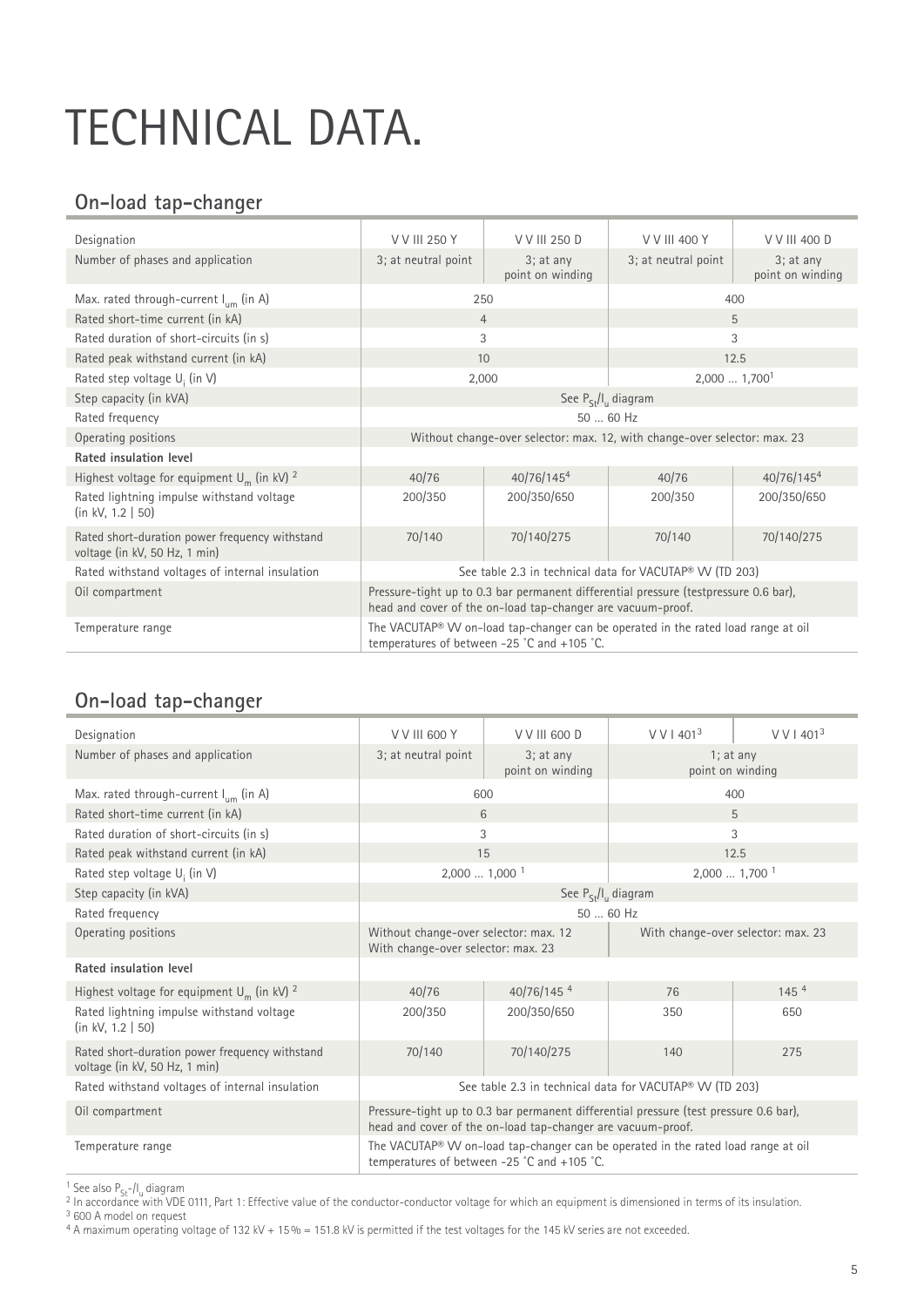## ENVIRONMENTALLY FRIENDLY AND FORWARD-LOOKING.

A future trend in transformer technology has kept our developers busy: the increasing demand for higher fire safety, greater compatibility with the environment and largely maintenance-free performance. We have found a solution. It is based on the connection of our VACUTAP® technology with alternative insulating fluids.

Alternative insulating fluids with natural esters are made from plants such as rapeseed, soy, sunflower or coconut. Filtering these fluids and adding additives results in a high-quality electrical insulating fluid that provides exactly the advantages that will be required in the future.

All variants of our VACUTAP® VV on-load tapchanger are suitable for use with selected alternative insulating fluids.

| Permitted oil temperature (°C) for tap-changer operation |                  |                 |  |
|----------------------------------------------------------|------------------|-----------------|--|
| On-load tap-changer type                                 | Synthetic esters | Natural esters  |  |
| VACUTAP <sup>®</sup> VV                                  | $-15$ to $+115$  | $-10$ to $+115$ |  |

#### Permitted ester fluids:

- I Synthetic ester: MIDEL 7131 (M&I)
- 
- ENVIROTEMP 200 (Cargill) I Natural ester: – ENVIROTEMP FR3 (Cargill) – BIOTEMP (ABB)

#### Fireproof

A variety of fluids is available on the market that fulfill fire protection requirements (class K fluids with a flashpoint  $> 300$  °C to IEC 61100). The natural esters seem particularly advantageous in this regard.

| Water hazard class* |   |  |  |  |
|---------------------|---|--|--|--|
| Mineral oil         |   |  |  |  |
| <b>HMWH</b>         |   |  |  |  |
| Silicone oil        | 1 |  |  |  |
| Synthetic esters    |   |  |  |  |
| Natural esters      |   |  |  |  |

\*Classification in accordance with the German Administrative Regulation on the Classification of Substances hazardous to waters into Water Hazard Classes (VwVwS), Germany 1999: WGK 0 = non-hazardous to water, WGK 1 = low water hazard

### Biodegradable

The environmental friendliness (biodegradability) of a material can be evaluated by, for example, its classification into a water hazard class. Ester fluids have an advantage in this regard because they are classified as "non-hazardous to water".

| Class K fluids, flashpoint > 300 °C to IEC 61039<br>Open Cup) |   |         |                                                         |                     |                   |
|---------------------------------------------------------------|---|---------|---------------------------------------------------------|---------------------|-------------------|
| 350                                                           |   |         |                                                         |                     |                   |
| 300                                                           |   |         |                                                         |                     |                   |
| 250                                                           |   |         |                                                         |                     |                   |
| 200                                                           |   |         |                                                         |                     |                   |
| 150                                                           |   |         |                                                         |                     |                   |
| 100                                                           | 亏 |         |                                                         |                     | $\frac{1}{2}$     |
| 50                                                            |   |         |                                                         |                     | Silicon           |
|                                                               |   | Mineral | hydrocarbons<br>olecular-<br>Ē<br>weight<br><b>High</b> | esters<br>Synthetic | esters<br>Natural |

Please note: The use of VACUTAP<sup>®</sup> tap changers in conjunction with ester fluids is a special application. Our experts will work with you to clarify the possibilities for the specific application.

Detailed information can be found in our publication "Alternative Liquids for Tap-Changers".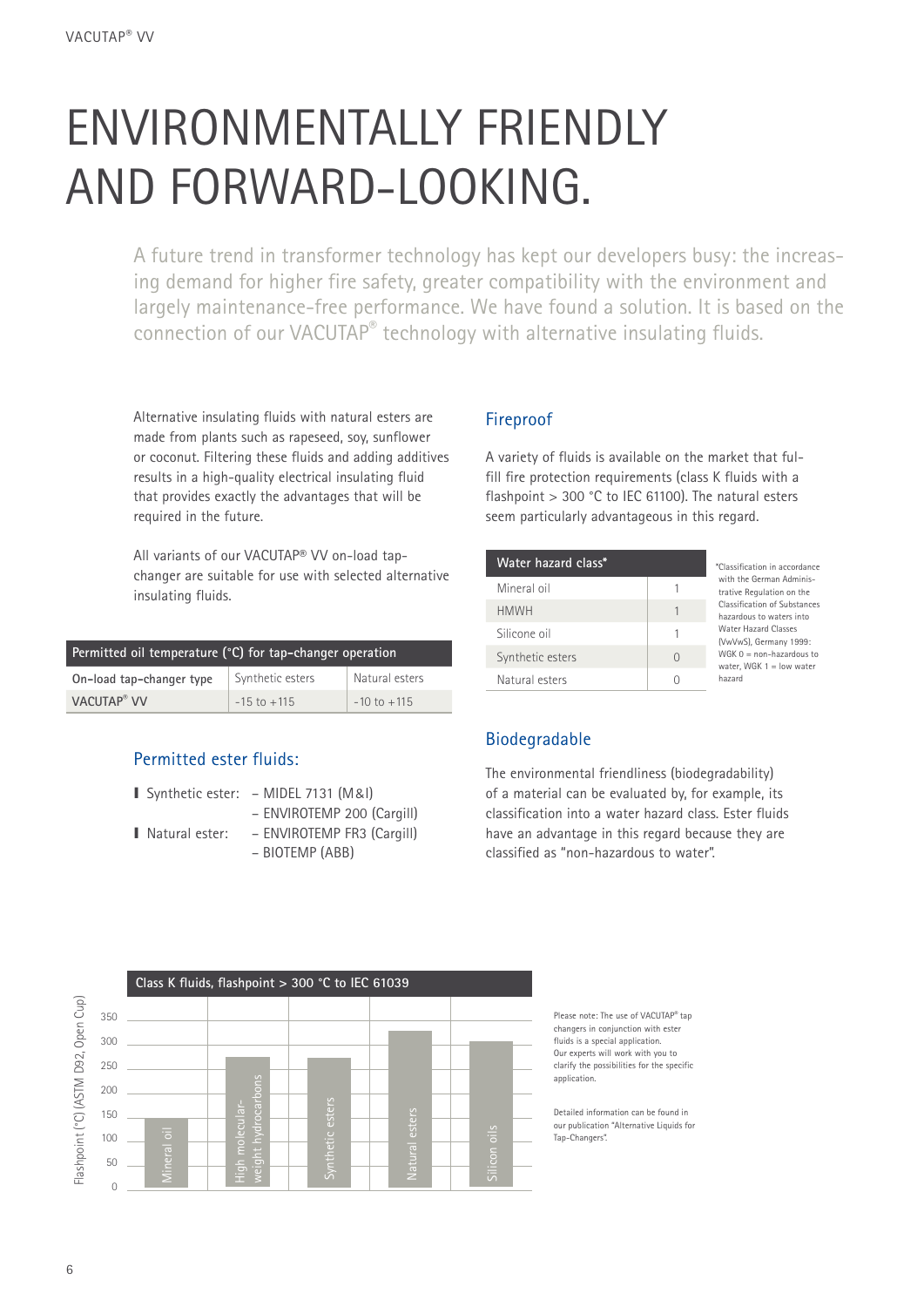# VACUTAP® VV – AN INVESTMENT THAT PAYS OFF.



#### Maintenance-free and long-lasting

- I Maintenance-free up to 300,000 tap-change operations with no time component, therefore maintenance-free for virtually all network applications
- I Change of vacuum interrupters only after 600,000 tap-change operations
- I Change of the diverter switch insert only after 1.2 million tap-change operations



#### Maximum operational reliability

- I Suitable for operation in earthquake-prone areas
- I Also available as ATEX-certified version in Ex protection model with TAPMOTION® ED motor-drive unit
- Fully tried and tested: more than 12,000 VACUTAP® VV are in use around the globe



#### Low life-cycle costs

- I No arcing in the tap-changer oil
- I No oil filter unit needed
- I Clean oil makes maintenance work easier and faster
- I Substantially reduced frequency of maintenance compared to conventional oil circuit engineering



#### Designed with future requirements in mind

Factory-built for selected alternative insulating fluids